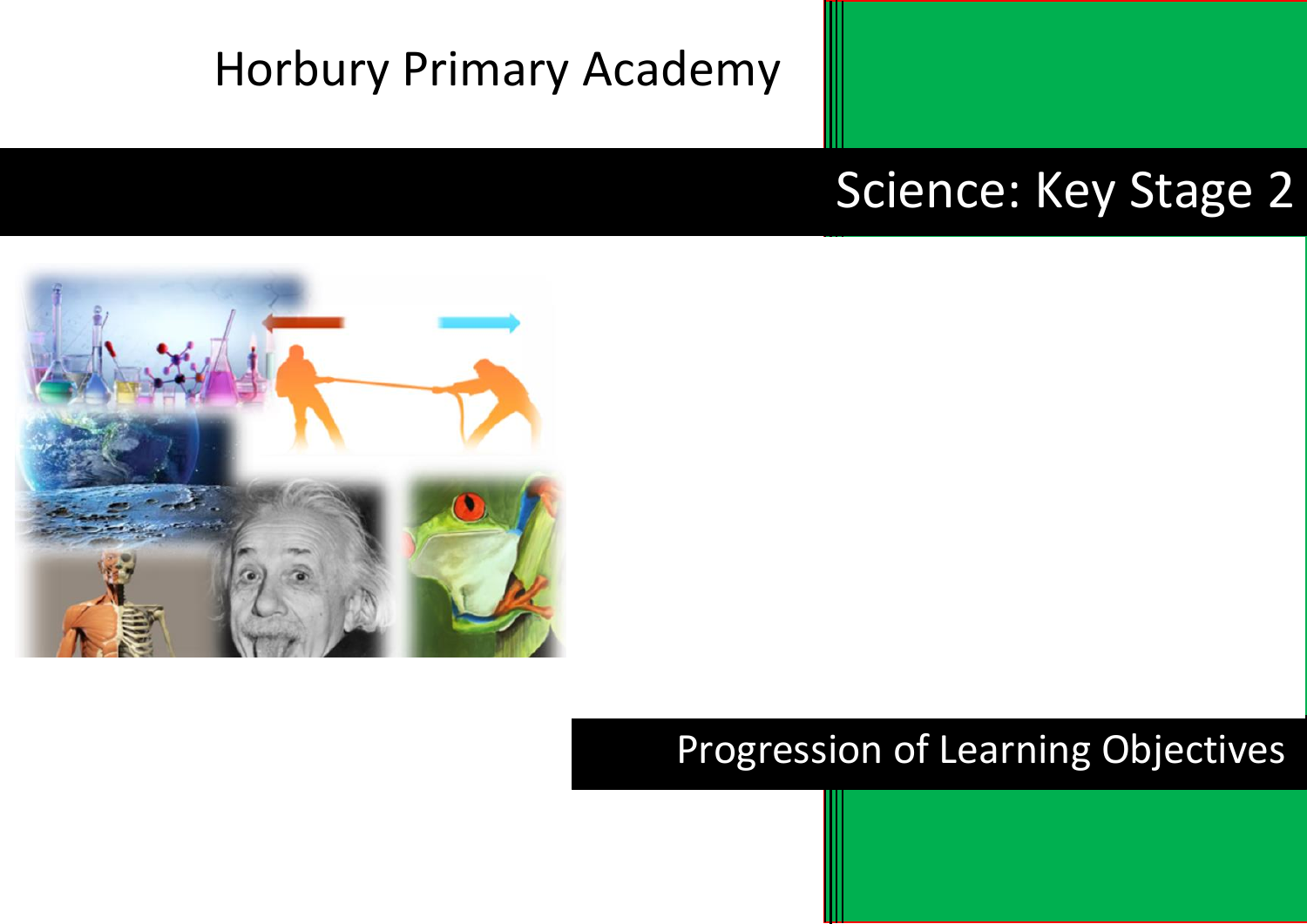| Science: Year 3 |
|-----------------|
|                 |

| <b>Biology</b>                                                                                                                                                                                                                                                                            |                                                                                                                                                                                                                                                                                                                                                                                                                | Chemistry                                                                                                                                                                                                                                                                                                      | Physics                                                                                                                                                                                                                                                                                                                                                                                                                           |                                                                                                                                                                                                                                                                                                                                             |
|-------------------------------------------------------------------------------------------------------------------------------------------------------------------------------------------------------------------------------------------------------------------------------------------|----------------------------------------------------------------------------------------------------------------------------------------------------------------------------------------------------------------------------------------------------------------------------------------------------------------------------------------------------------------------------------------------------------------|----------------------------------------------------------------------------------------------------------------------------------------------------------------------------------------------------------------------------------------------------------------------------------------------------------------|-----------------------------------------------------------------------------------------------------------------------------------------------------------------------------------------------------------------------------------------------------------------------------------------------------------------------------------------------------------------------------------------------------------------------------------|---------------------------------------------------------------------------------------------------------------------------------------------------------------------------------------------------------------------------------------------------------------------------------------------------------------------------------------------|
| Animals, including humans<br>identify that animals,                                                                                                                                                                                                                                       | Plants<br>identify and describe the<br>functions of different parts of<br>flowering plants: roots,<br>stem/trunk, leaves and<br>flowers                                                                                                                                                                                                                                                                        | Rocks                                                                                                                                                                                                                                                                                                          | Forces<br>compare how things move on<br>different surfaces<br>notice that some forces need<br>contact between 2 objects,<br>but magnetic forces can act at<br>a distance                                                                                                                                                                                                                                                          | Light<br>recognise that they need light<br>in order to see things and that<br>dark is the absence of light                                                                                                                                                                                                                                  |
| including humans, need the<br>right types and amount of<br>nutrition, and that they<br>cannot make their own<br>food; they get nutrition from<br>what they eat<br>identify that humans and<br>some other animals have<br>skeletons and muscles for<br>support, protection and<br>movement | explore the requirements of<br>$\bullet$<br>plants for life and growth (air,<br>light, water, nutrients from<br>soil, and room to grow) and<br>how they vary from plant to<br>plant<br>investigate the way in which<br>water is transported within<br>plants<br>explore the part that flowers<br>play in the life cycle of<br>flowering plants, including<br>pollination, seed formation<br>and seed dispersal | compare and group together<br>different kinds of rocks on the<br>basis of their appearance and<br>simple physical properties<br>describe in simple terms how<br>fossils are formed when things<br>that have lived are trapped<br>within rock<br>recognise that soils are made<br>from rocks and organic matter | observe how magnets attract<br>or repel each other and<br>attract some materials and<br>not others<br>compare and group together<br>a variety of everyday<br>materials on the basis of<br>whether they are attracted to<br>a magnet, and identify some<br>magnetic materials<br>describe magnets as having 2<br>poles<br>predict whether 2 magnets<br>will attract or repel each<br>other, depending on which<br>poles are facing | notice that light is reflected<br>from surfaces<br>recognise that light from the<br>sun can be dangerous and that<br>there are ways to protect their<br>eyes<br>recognise that shadows are<br>formed when the light from a<br>light source is blocked by an<br>opaque object<br>find patterns in the way that<br>the size of shadows change |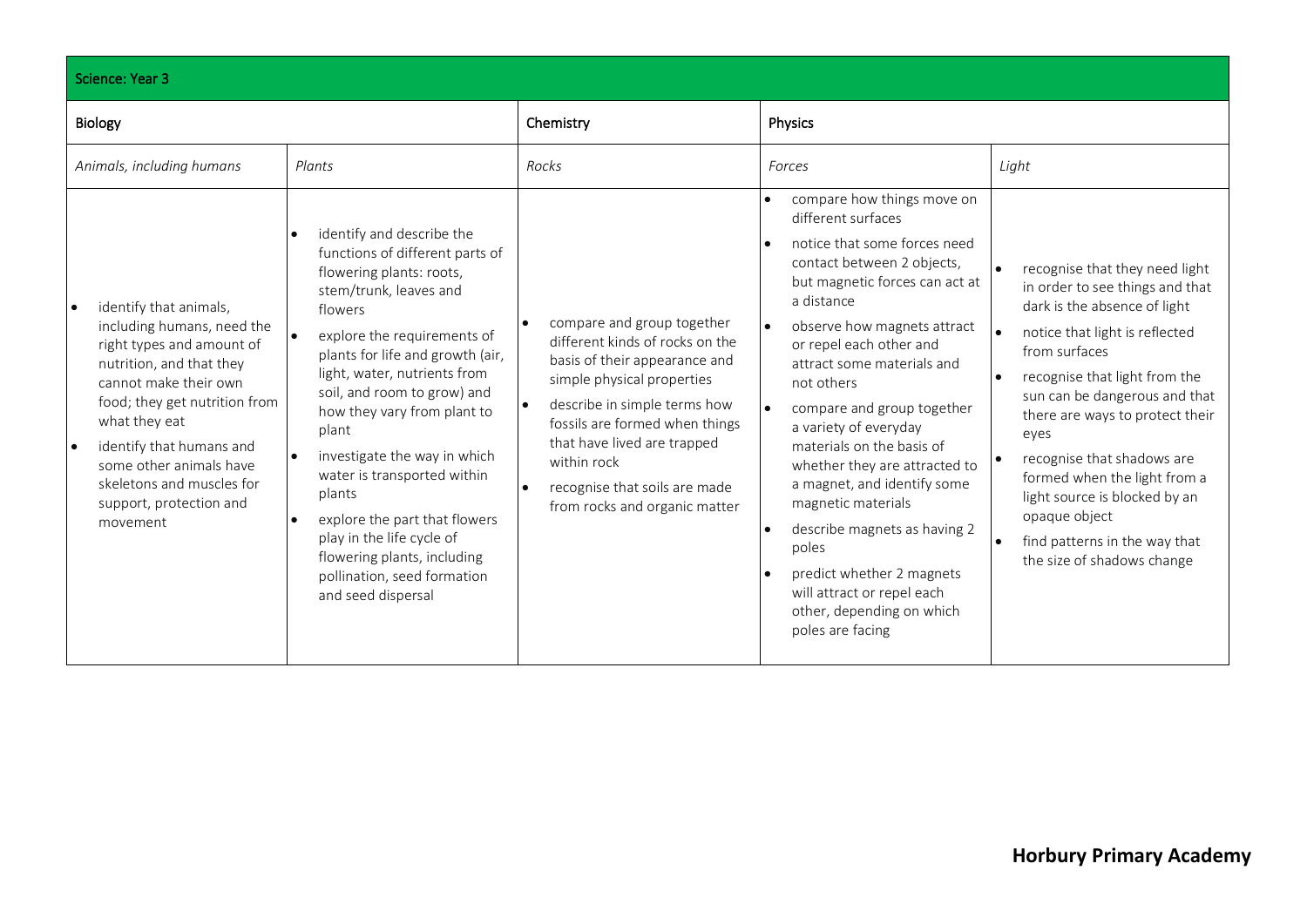| I can Identify the different<br>I know the difference between<br>I can explain the danger of<br>I know that there are<br>I know what materials are<br>different types of skeletons<br>parts of flowering plants. I<br>natural and man-made rocks.<br>direct sunlight and explain<br>magnetic.<br>I know about the difference<br>(endoskeleton, exoskeleton<br>can predict what will happen<br>I know that a magnet has two<br>how to keep protected.<br>and hydrostatic skeleton)<br>sides called north pole and<br>I know that light is reflected<br>in an investigation.<br>between igneous, sedimentary<br>from a surface.<br>I can sort animals by their<br>I can identify the main stages<br>and metamorphic rocks.<br>south pole.<br>I know about the different<br>skeleton type.<br>of the life cycle of flowering<br>I know about push and pull<br>I know about a range of light<br>I know that babies are born<br>layers of soil.<br>plants.<br>forces.<br>sources.<br>with more bones than<br>I can explain the functions of<br>I know that magma and lava<br>I can explain that dark is the<br>I can give examples of push<br>adults.<br>the different parts of plants. I<br>create certain types of rocks.<br>and pull forces.<br>absence of light.<br>I know about friction and<br>I can arrange the bones on<br>can set up an investigation<br>I can name a range of types of<br>I can explain why we need<br>a human skeleton.<br>and make predictions. I can<br>how friction is created.<br>light.<br>rocks.<br>I know that some rocks allow<br>I know that bones have<br>make observations and<br>I know that the Earth is a<br>I can name some reflective<br>conclusions.<br>water to pass through and<br>materials.<br>common names and<br>giant magnet.<br>scientific names.<br>I can identify and describe<br>others do not.<br>I know about the magnetic<br>I know the purposes of some<br>I know some of the names<br>I know what fossils are.<br>field and that this is invisible.<br>reflective materials and how<br>the stages of the life cycle of<br>of the bones on a human<br>I know how fossils are formed.<br>I know that North to South<br>they are used in everyday life.<br>flowering plants.<br>attract and that North to<br>I can explain the functions of<br>I know about the first discovery<br>skeleton.<br>I know what nutrients<br>the different parts of a<br>of fossils.<br>North and South to South<br>flower.<br>I can investigate the properties<br>people need for a balanced<br>repel each other.<br>of rocks and can use words to<br>diet.<br>I know about different types<br>I know some of the<br>describe these.<br>of magnets.<br>different food groups and<br>I can investigate friction<br>between different materials.<br>what each group is needed<br>for.<br>I know how magnets are used<br>in everyday life and<br>I can investigate joints and<br>when they are used.<br>inventions.<br>I know why joints are<br>important and can name<br>and identify some (ball and<br>socket joint, hinge joint,<br>glider joint)<br>I understand what muscles |
|-----------------------------------------------------------------------------------------------------------------------------------------------------------------------------------------------------------------------------------------------------------------------------------------------------------------------------------------------------------------------------------------------------------------------------------------------------------------------------------------------------------------------------------------------------------------------------------------------------------------------------------------------------------------------------------------------------------------------------------------------------------------------------------------------------------------------------------------------------------------------------------------------------------------------------------------------------------------------------------------------------------------------------------------------------------------------------------------------------------------------------------------------------------------------------------------------------------------------------------------------------------------------------------------------------------------------------------------------------------------------------------------------------------------------------------------------------------------------------------------------------------------------------------------------------------------------------------------------------------------------------------------------------------------------------------------------------------------------------------------------------------------------------------------------------------------------------------------------------------------------------------------------------------------------------------------------------------------------------------------------------------------------------------------------------------------------------------------------------------------------------------------------------------------------------------------------------------------------------------------------------------------------------------------------------------------------------------------------------------------------------------------------------------------------------------------------------------------------------------------------------------------------------------------------------------------------------------------------------------------------------------------------------------------------------------------------------------------------------------------------------------------------------------------------------------------------------------------------------------------------------------------------------------------------------------------------------------------------------------------------------------------------------------------------------------------------------------------------------------------|
| are and how they work<br>together.                                                                                                                                                                                                                                                                                                                                                                                                                                                                                                                                                                                                                                                                                                                                                                                                                                                                                                                                                                                                                                                                                                                                                                                                                                                                                                                                                                                                                                                                                                                                                                                                                                                                                                                                                                                                                                                                                                                                                                                                                                                                                                                                                                                                                                                                                                                                                                                                                                                                                                                                                                                                                                                                                                                                                                                                                                                                                                                                                                                                                                                                              |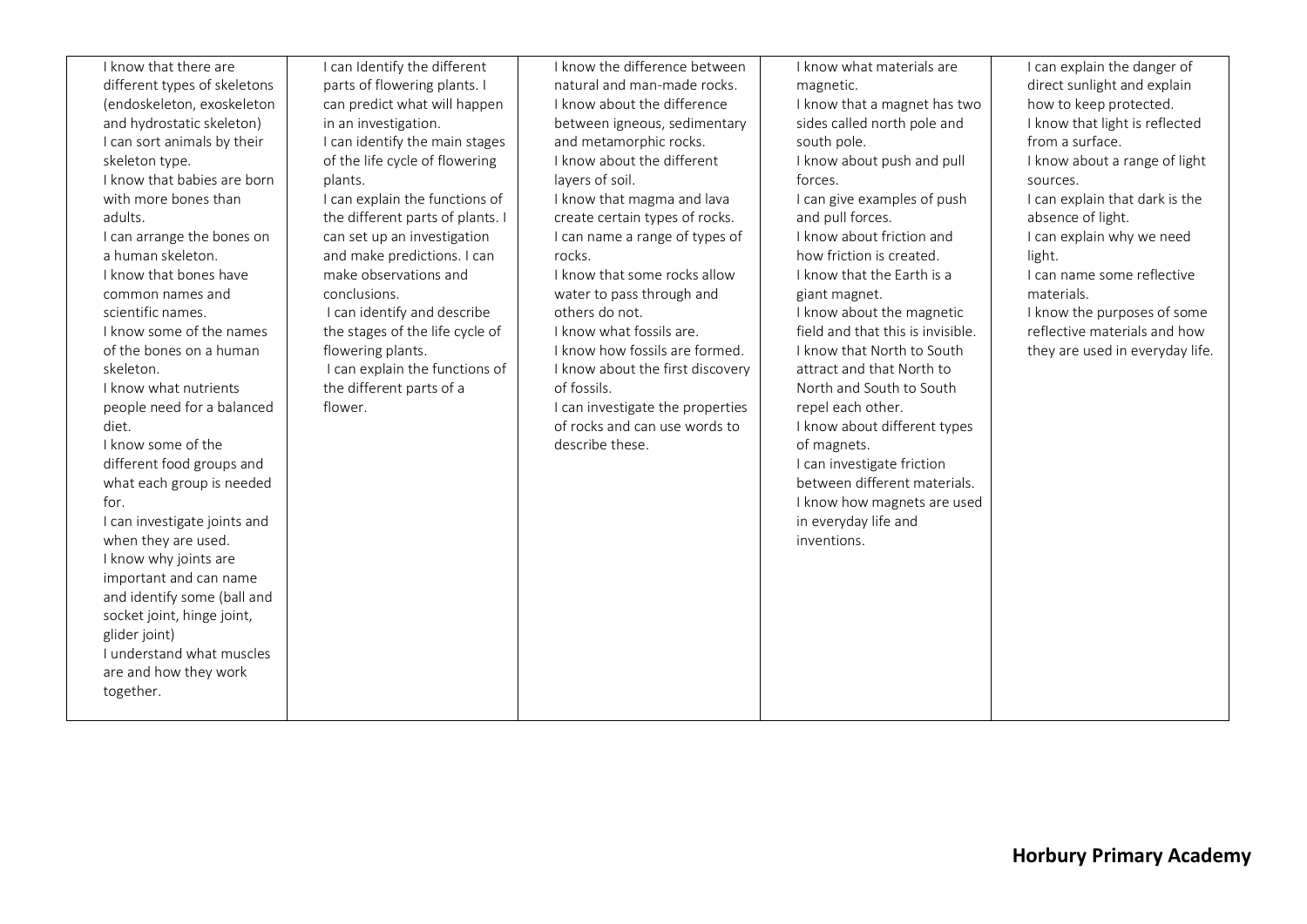| Vocabulary                     | Vocabulary                     | Vocabulary     | Vocabulary               | Vocabulary       |
|--------------------------------|--------------------------------|----------------|--------------------------|------------------|
| Nutrition                      | life cycle of flowering plants | Properties     | Magnetic pull            | Direct sunlight  |
| Skeletons(endoskeleton,        | pollination                    | Rock formation | Attraction               | Reflected        |
| exoskeleton and hydrostatic    | seed formation                 | Organic matter | Repel                    | Shadow           |
| skeleton)                      | seed dispersal                 | Igneous        | North and south poles    | Light source     |
| Joints (ball and socket joint, | fertilisation                  | Sedimentary    | Invisible magnetic field | Opaque           |
| hinge joint, glider joint)     |                                | Metamorphic    | Friction                 | Absence of light |
|                                |                                | Magma          |                          |                  |
|                                |                                | Fossils        |                          |                  |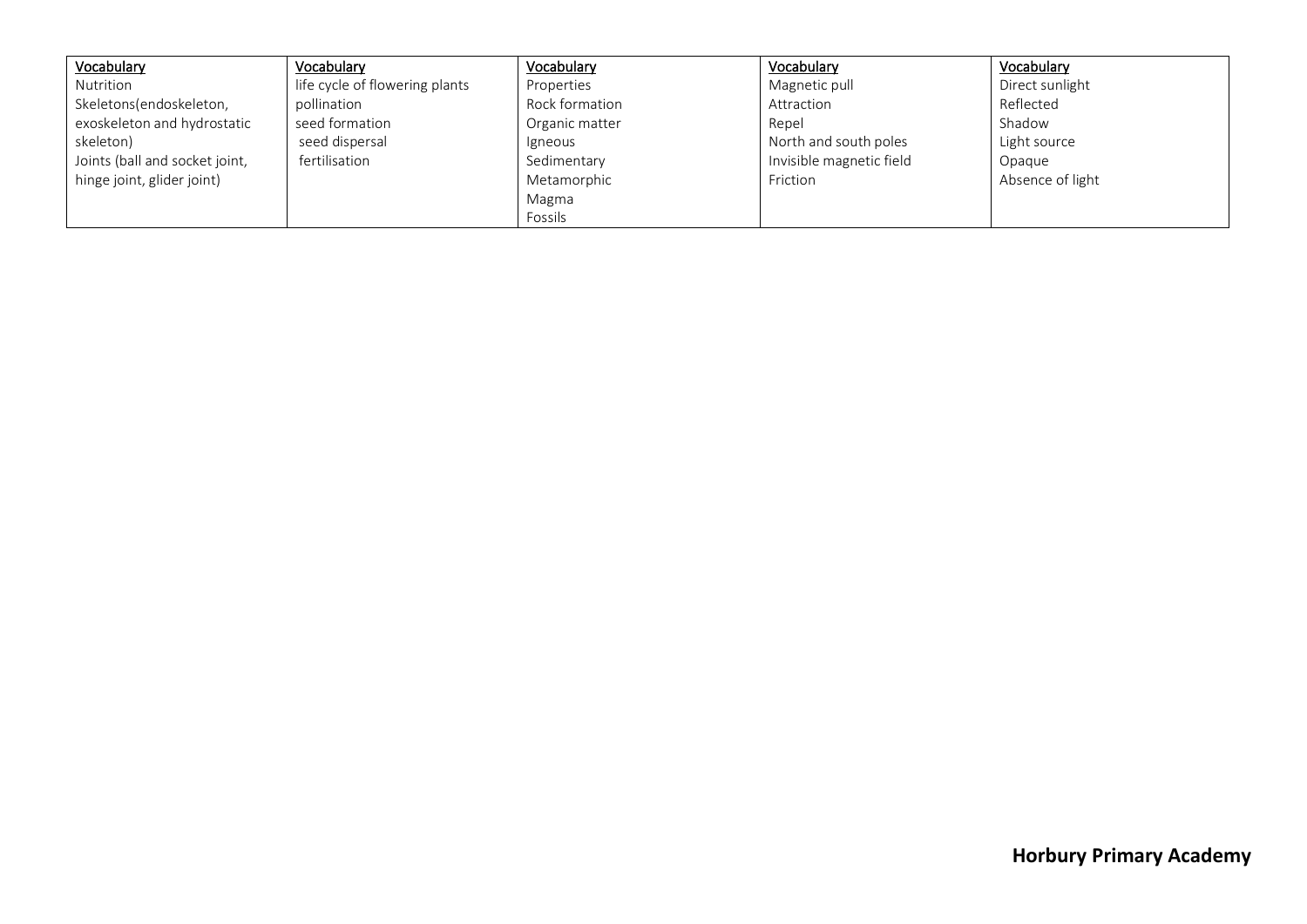| Science: Year 4                                                                                                                                                                                                                                                                      |                                                                                                                                                                                                                                                                                                                                                        |                                                                                                                                                                                                                                                                                                                                                                                                                                                                                |                                                                                                                                                                                                                                                                                                                                                                                                                                                                                                                                                                                                                                   |                                                                                                                                                                                                                                                                                                                                                                                                                                                                                                                             |  |  |
|--------------------------------------------------------------------------------------------------------------------------------------------------------------------------------------------------------------------------------------------------------------------------------------|--------------------------------------------------------------------------------------------------------------------------------------------------------------------------------------------------------------------------------------------------------------------------------------------------------------------------------------------------------|--------------------------------------------------------------------------------------------------------------------------------------------------------------------------------------------------------------------------------------------------------------------------------------------------------------------------------------------------------------------------------------------------------------------------------------------------------------------------------|-----------------------------------------------------------------------------------------------------------------------------------------------------------------------------------------------------------------------------------------------------------------------------------------------------------------------------------------------------------------------------------------------------------------------------------------------------------------------------------------------------------------------------------------------------------------------------------------------------------------------------------|-----------------------------------------------------------------------------------------------------------------------------------------------------------------------------------------------------------------------------------------------------------------------------------------------------------------------------------------------------------------------------------------------------------------------------------------------------------------------------------------------------------------------------|--|--|
| <b>Biology</b>                                                                                                                                                                                                                                                                       |                                                                                                                                                                                                                                                                                                                                                        | Chemistry                                                                                                                                                                                                                                                                                                                                                                                                                                                                      | Physics                                                                                                                                                                                                                                                                                                                                                                                                                                                                                                                                                                                                                           |                                                                                                                                                                                                                                                                                                                                                                                                                                                                                                                             |  |  |
| Animals, including humans                                                                                                                                                                                                                                                            | All living things and their<br>habitats                                                                                                                                                                                                                                                                                                                | <b>States of Matter</b>                                                                                                                                                                                                                                                                                                                                                                                                                                                        | Electricity                                                                                                                                                                                                                                                                                                                                                                                                                                                                                                                                                                                                                       | Sound                                                                                                                                                                                                                                                                                                                                                                                                                                                                                                                       |  |  |
| describe the simple functions of<br>the basic parts of the digestive<br>system in humans<br>identify the different types of<br>teeth in humans and their<br>simple functions<br>construct and interpret a<br>variety of food chains,<br>identifying producers, predators<br>and prey | recognise that living<br>things can be<br>grouped in a variety<br>of ways<br>explore and use<br>classification keys to<br>help group, identify<br>and name a variety of<br>living things in their<br>local and wider<br>environment<br>recognise that<br>environments can<br>change and that this<br>can sometimes pose<br>dangers to living<br>things | compare and group materials<br>$\bullet$<br>together, according to<br>whether they are solids,<br>liquids or gases<br>observe that some materials<br>change state when they are<br>heated or cooled, and<br>measure or research the<br>temperature at which this<br>happens in degrees Celsius<br>$(^{\circ}C)$<br>identify the part played by<br>$\bullet$<br>evaporation and condensation<br>in the water cycle and<br>associate the rate of<br>evaporation with temperature | identify common appliances that run<br>on electricity<br>construct a simple series electrical<br>circuit, identifying and naming its<br>basic parts, including cells, wires,<br>bulbs, switches and buzzers<br>identify whether or not a lamp will<br>light in a simple series circuit, based<br>on whether or not the lamp is part of<br>a complete loop with a battery<br>recognise that a switch opens and<br>closes a circuit and associate this<br>with whether or not a lamp lights in a<br>simple series circuit<br>recognise some common conductors<br>and insulators, and associate metals<br>with being good conductors | identify how sounds are made,<br>$\bullet$<br>associating some of them with<br>something vibrating<br>recognise that vibrations from<br>$\bullet$<br>sounds travel through a medium to<br>the ear<br>find patterns between the pitch of a<br>sound and features of the object<br>that produced it<br>find patterns between the volume of<br>l e i<br>a sound and the strength of the<br>vibrations that produced it<br>recognise that sounds get fainter as<br>$\bullet$<br>the distance from the sound source<br>increases |  |  |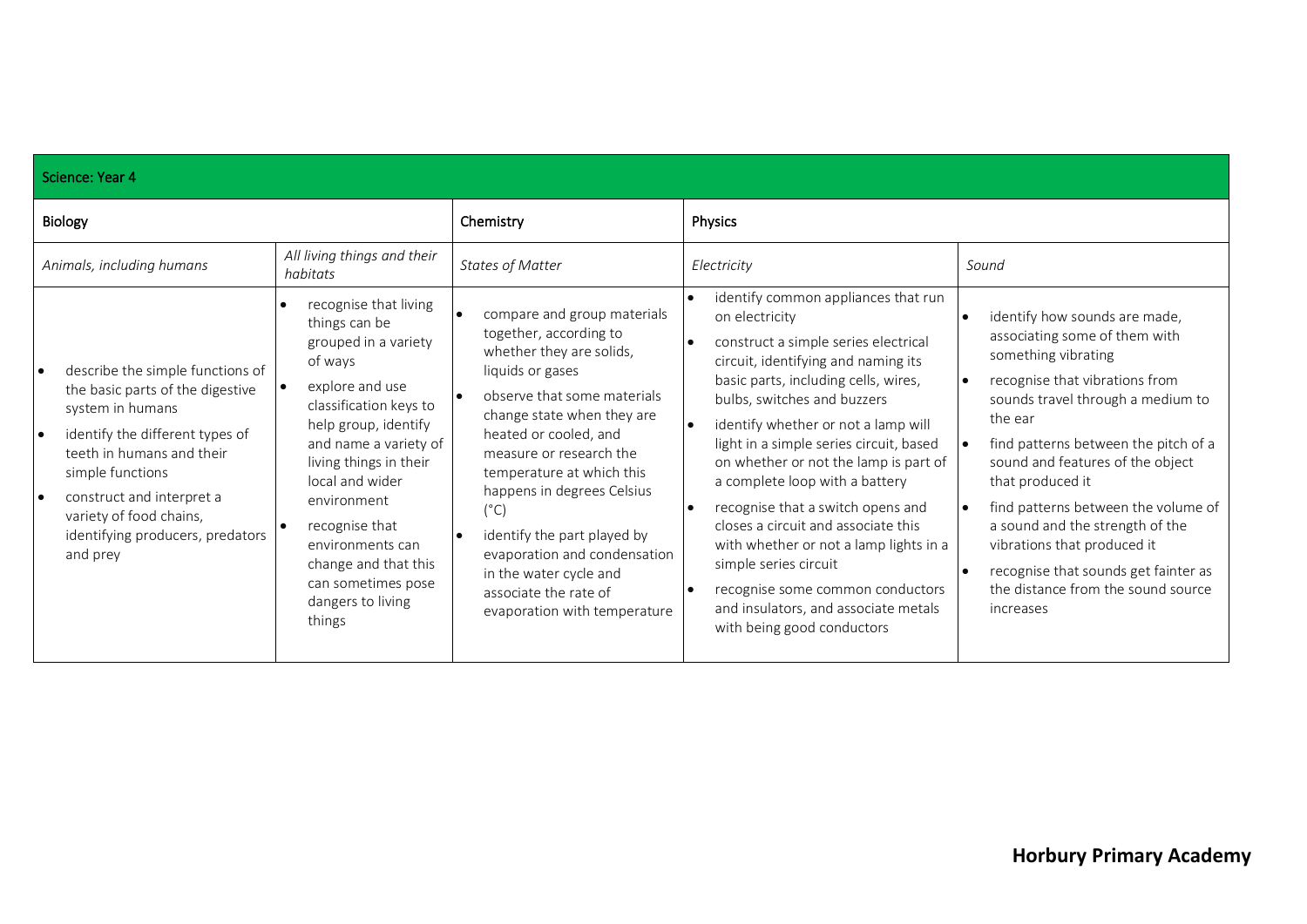#### Animals including humans - *To learn about aspects of the human body and food chains* Keyacs:

Identify and name the parts of the human digestive system Describe the functions of the organs in the human digestive system Identify and describe the different types of teeth in humans Describe the functions of different human teeth Use food chains to identify producers, predators and prey Construct food chains to identify producers, predators and prey

#### Learning Objectives

To identify and name the parts of the human digestive system – stomach, small intestine, large intestine, rectum, duodenum, oesophagus, pancreas, anus. To explain the functions of the organs in the human digestive system. To identify and describe the different types of teeth in humans – incisors, canines, pre-molars and molars. To describe the functions of different human teeth – canines for ripping and tearing, incisors for cutting and biting, molars for grinding and premolars for holding and crushing.

Living things and their habitats *– To classify and identify living things and learn that the environment has an impact upon living things* Keyacs Group living things in different ways Use classification keys to group, identify and name living things Create classification keys to group, identify and name living things (for others to use) Describe how changes to an environment could endanger living things Learning Objectives

#### States of Matter *- To understand that there are 3 states of matter* Keyacs:

Group materials based on their state of matter (solid, liquid, gas) Describe how some materials can change state Explore how materials change Measure the temperature at which materials change state Describe the water cycle Explain the part played by evaporation and condensation in the water cycle Ask relevant scientific questions Use observations and knowledge to answer scientific questions Use observations and knowledge to answer scientific questions Use diagrams, keys, bar charts and tables using scientific language Use findings to report in different ways inc. oral and written explanations, presentation Draw conclusions and suggest improvements Make a prediction with a reason Gather, record, classify and present data in different ways to answer scientific questions

#### Electricity – *To Identify electricity at work and create circuits* Keyacs:

Identify and name appliances that require electricity to function Construct a series circuit Identify and name the components in a series circuit (inc cells, wires, bulbs, switches and buzzers) Draw a circuit diagram Predict and test whether a lamp will light within a circuit Describe the function of a switch in a circuit Describe the difference between a conductor and insulators; giving examples of each Ask relevant scientific questions Use observations and knowledge to answer scientific questions Set up a simple enquiry to explore a scientific question Set up a test to compare 2 things Use observations and knowledge to answer scientific questions Gather, record, classify and present data in different ways to answer scientific questions Use findings to report in different ways inc. oral and written explanations, presentation Draw conclusions and suggest improvements Make a prediction with a reason Lesson Objectives To recall prior knowledge about electricity through their own personal experience To identify and name common appliances that run on electricity

#### Sound – *To understand how we hear sound and how vibrations work*

Describe how sound is made Explain how sound travels from a source to our ears Explain the place of vibration in hearing Explore the correlation between the volume of a sound and the strength of the vibrations that produced it Describe what happens to a sound as it travels away from its source Lesson Objectives

To recall prior knowledge of sound To describe how sound is made. To explore the correlation between the volume of a sound and the strength of the vibrations that produced it To explain how pitch varies in sound.

To explain how sound travels through each part of the inner ear To describe what happens to a sound as it travels away from its source

**Horbury Primary Academy**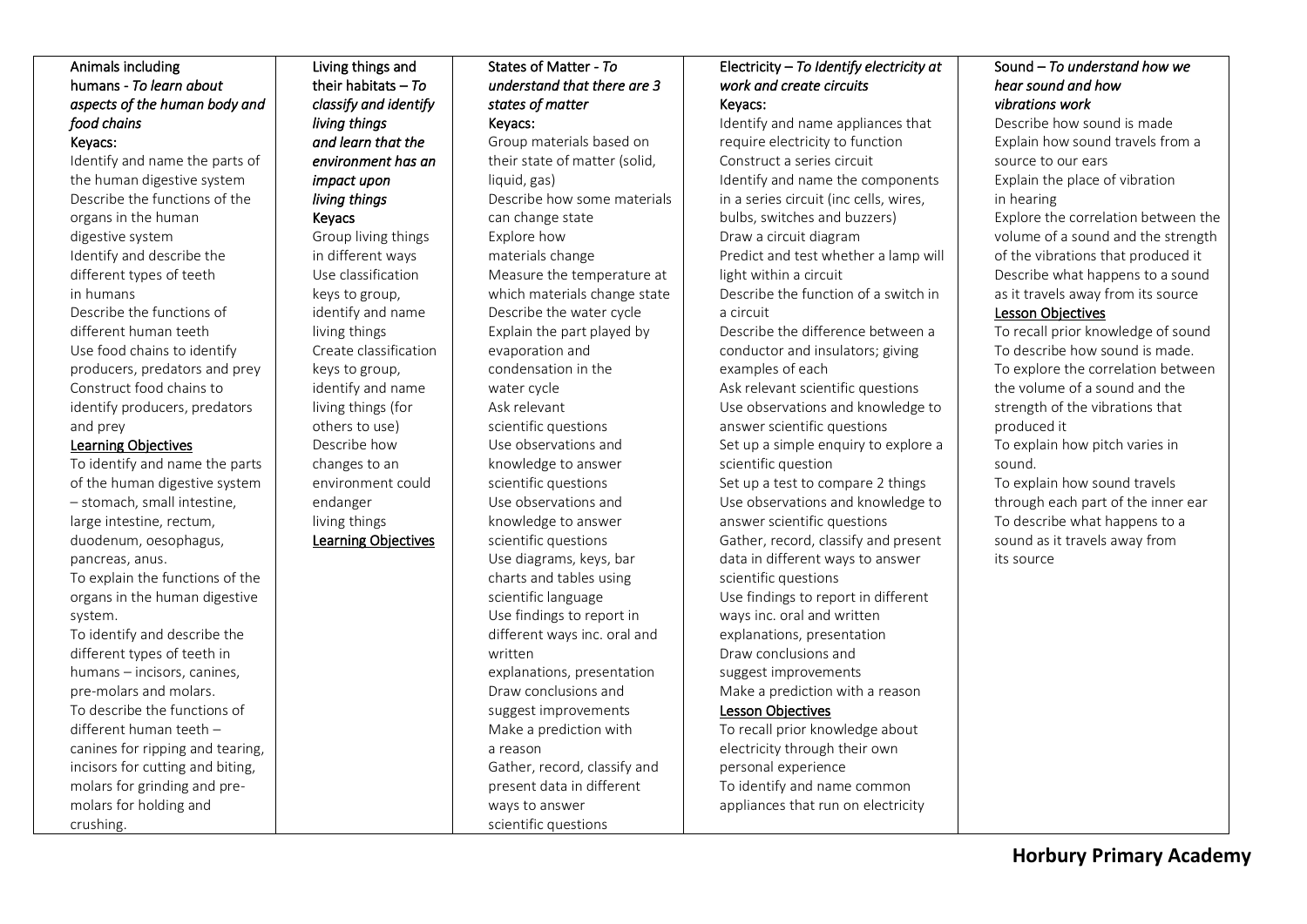| To make comparisons between    | Set up a test to compare         | To construct a simple series            |  |
|--------------------------------|----------------------------------|-----------------------------------------|--|
| human and animal teeth         | 2 things                         | electrical circuit                      |  |
| identifying similarities and   | Lesson Objectives:               | To predict and test complete and        |  |
| differences.                   | To explain the particle          | incomplete series circuits              |  |
|                                | structure of solids, liquids     | To identify and name the basic parts    |  |
| To interpret food chains to    | and gases                        | of the circuit, including cells, wires, |  |
| identify producers, predators  | To name a range of solids,       | bulbs, switches and buzzers             |  |
| and prey.                      | liquids and gases                | To learn that a switch opens and        |  |
| To construct food chains to    | To identify and group            | closes a circuit                        |  |
| identify producers, predators  | materials based upon their       | To know some common conductors          |  |
| and prey.                      | state - solids, liquids          | and insulators and explain the          |  |
| To ask relevant scientific     | and gases                        | difference between these                |  |
| questions.                     | To describe how some             | To know that metals are good            |  |
| To use observations and        | materials can change state -     | conductors.                             |  |
| knowledge to answer scientific | solid to liquid, liquid to solid | To set up a simple enquiry to           |  |
| questions.                     | and vice versa                   | explore a simple question - How         |  |
| To set up a simple enquiry to  | To explore how materials         | does a circuit work?                    |  |
| explore a scientific question. | change - heating and cooling     | To use observations and knowledge       |  |
| To draw conclusions and        | To explain and measure the       | to answer scientific questions          |  |
| suggest improvements.          | temperature at which             | relating to electricity                 |  |
| To make a prediction with a    | materials change state           | To use scientific diagrams to           |  |
| reason                         | To explain the process of the    | illustrate a series circuit             |  |
|                                | water cycle and can explain      | To draw conclusions and suggest         |  |
|                                | the part played by               | improvements to a series circuit.       |  |
|                                | evaporation                      | To make a prediction based upon         |  |
|                                | and condensation                 | scientific reason and                   |  |
|                                | To ask relevant scientific       | own knowledge                           |  |
|                                | questions about the states of    |                                         |  |
|                                | matter - solids, liquids and     |                                         |  |
|                                | gases                            |                                         |  |
|                                | To use observations of           |                                         |  |
|                                | scientific investigations -      |                                         |  |
|                                | dancing raisins, freezing        |                                         |  |
|                                | superheroes                      |                                         |  |
|                                | To set up a simple enquiry to    |                                         |  |
|                                | explore scientific questions     |                                         |  |
|                                | related to states of matter      |                                         |  |
|                                | To careful and accurate          |                                         |  |
|                                | observations using standard      |                                         |  |
|                                | units of measurements - ml       |                                         |  |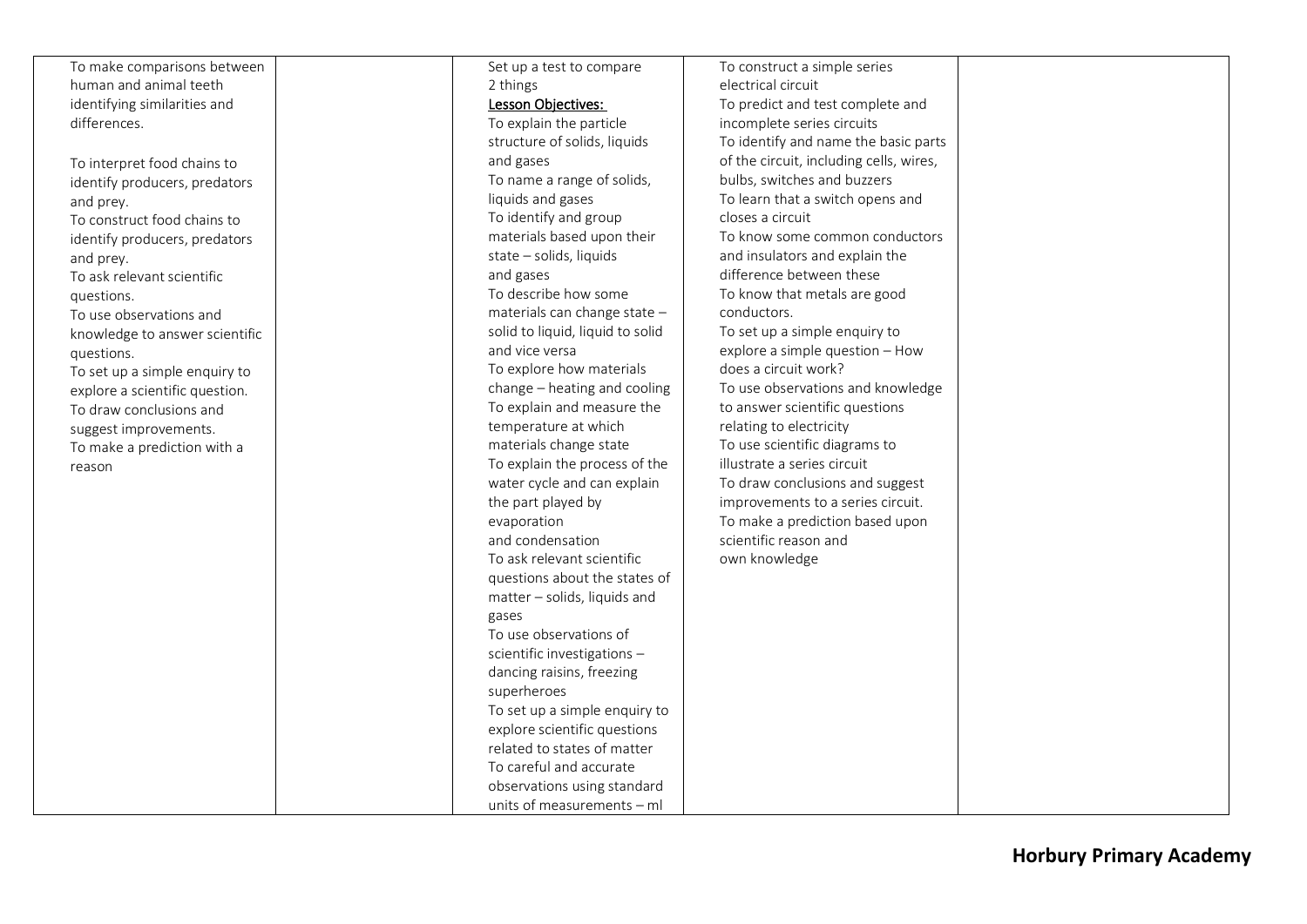|                                                                                                                                                                                                                                        |                                                                                                                                              | for freezing and<br>melting investigation<br>To use thermometers to<br>make measurements related<br>to a scientific states of<br>matter investigation<br>To make a prediction with a<br>reason<br>To use diagrams, bar chats<br>and tables using scientific<br>language |                                                                                                                                                                                      |         |                                                                               |                                                     |
|----------------------------------------------------------------------------------------------------------------------------------------------------------------------------------------------------------------------------------------|----------------------------------------------------------------------------------------------------------------------------------------------|-------------------------------------------------------------------------------------------------------------------------------------------------------------------------------------------------------------------------------------------------------------------------|--------------------------------------------------------------------------------------------------------------------------------------------------------------------------------------|---------|-------------------------------------------------------------------------------|-----------------------------------------------------|
| Vocabulary<br>digestive system<br>stomach,<br>small intestine,<br>large intestine,<br>rectum,<br>duodenum,<br>oesophagus,<br>pancreas,<br>anus.<br>incisors,<br>canines,<br>pre-molars,<br>molars.<br>producers,<br>predators<br>prey. | Vocabulary<br>seven life processes<br>living organisms<br>characteristics<br>classification keys<br>environment<br>endanger<br>living things | Vocabulary<br>particle structure<br>solids,<br>liquids<br>gases<br>change state<br>heating cooling<br>temperature<br>change state<br>water cycle<br>evaporation condensation                                                                                            | Vocabulary<br>electrical<br>circuit,<br>cells,<br>wires,<br>bulbs,<br>buzzers<br>switch<br>common conductors<br>insulators<br>metal<br>conductors.<br>series circuit<br>improvements |         | Vocabulary<br>Sound<br>correlation<br>volume<br>Travel<br>inner ear<br>source | strength of the vibrations<br>pitch varies in sound |
| Science: Year 5                                                                                                                                                                                                                        |                                                                                                                                              |                                                                                                                                                                                                                                                                         |                                                                                                                                                                                      |         |                                                                               |                                                     |
| Biology                                                                                                                                                                                                                                |                                                                                                                                              | Chemistry                                                                                                                                                                                                                                                               |                                                                                                                                                                                      | Physics |                                                                               |                                                     |
| Living things and their habitats                                                                                                                                                                                                       | Animals, including<br>humans                                                                                                                 | Properties and changes in materials<br>Forces                                                                                                                                                                                                                           |                                                                                                                                                                                      |         | Earth and Space                                                               |                                                     |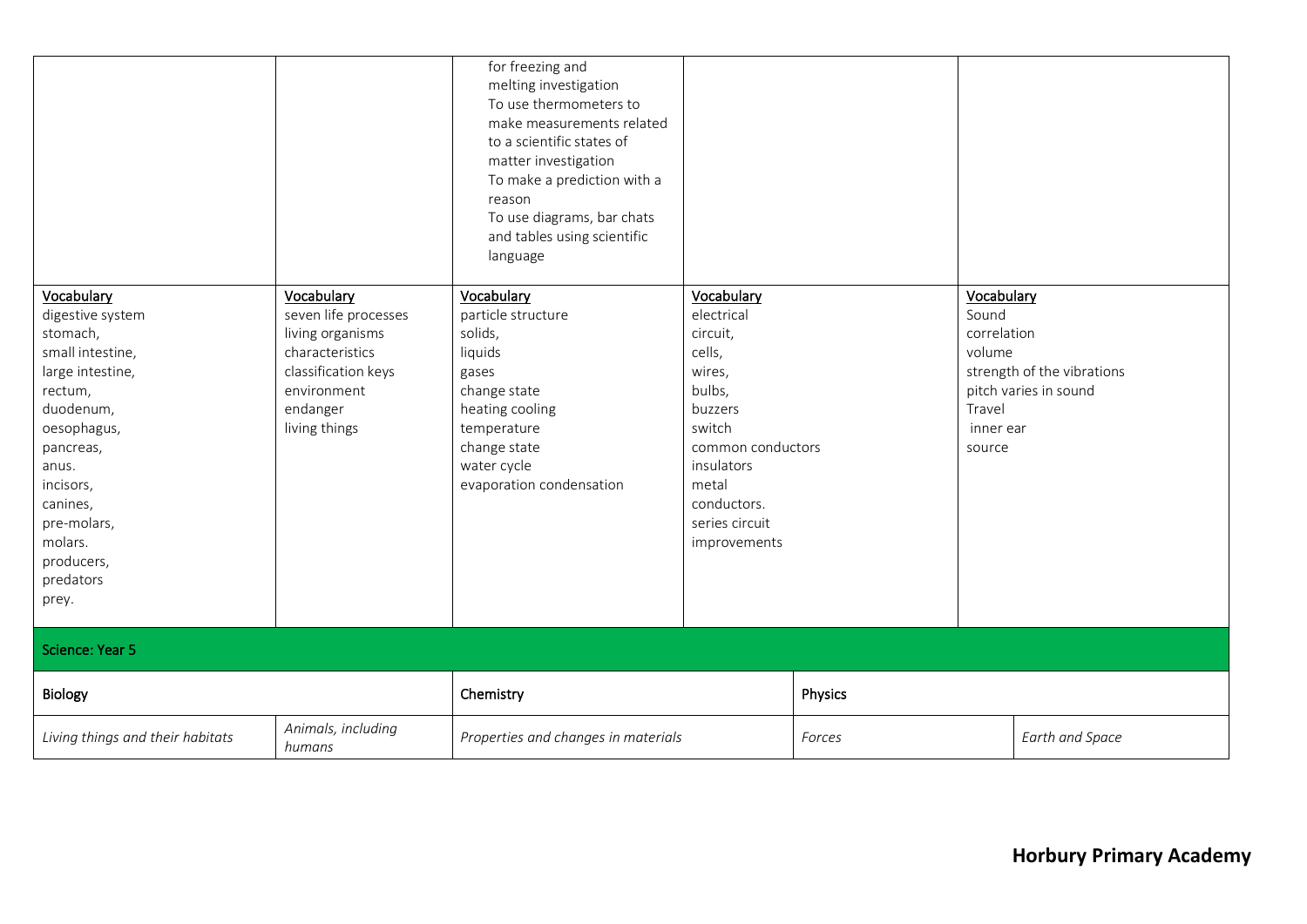| describe the differences in<br>the life cycles of a<br>describe the<br>mammal, an amphibian,<br>changes as<br>an insect and a bird<br>humans develop<br>describe the life process of<br>to old age<br>reproduction in some<br>plants and animals | compare and group together everyday<br>materials on the basis of their properties,<br>including their hardness, solubility,<br>transparency, conductivity (electrical and<br>thermal), and response to magnets<br>know that some materials will dissolve in<br>liquid to form a solution, and describe how<br>to recover a substance from a solution<br>use knowledge of solids, liquids and gases<br>to decide how mixtures might be<br>separated, including through filtering,<br>sieving and evaporating<br>give reasons, based on evidence from<br>comparative and fair tests, for the<br>particular uses of everyday materials,<br>including metals, wood and plastic<br>demonstrate that dissolving, mixing and<br>changes of state are reversible changes<br>explain that some changes result in the<br>formation of new materials, and that this<br>kind of change is not usually reversible,<br>including changes associated with burning<br>and the action of acid on bicarbonate of<br>soda | explain that unsupported<br>objects fall towards the<br>Earth because of the force<br>of gravity acting between<br>the Earth and the falling<br>object<br>identify the effects of air<br>resistance, water resistance<br>and friction, that act<br>between moving surfaces<br>recognise that some<br>mechanisms including<br>levers, pulleys and gears<br>allow a smaller force to have<br>a greater effect | describe the movement of<br>the Earth and other planets<br>relative to the sun in the<br>solar system<br>describe the movement of<br>the moon relative to the<br>Earth<br>describe the sun, Earth and<br>moon as approximately<br>spherical bodies<br>use the idea of the Earth's<br>rotation to explain day and<br>night and the apparent<br>movement of the sun<br>across the sky |
|--------------------------------------------------------------------------------------------------------------------------------------------------------------------------------------------------------------------------------------------------|--------------------------------------------------------------------------------------------------------------------------------------------------------------------------------------------------------------------------------------------------------------------------------------------------------------------------------------------------------------------------------------------------------------------------------------------------------------------------------------------------------------------------------------------------------------------------------------------------------------------------------------------------------------------------------------------------------------------------------------------------------------------------------------------------------------------------------------------------------------------------------------------------------------------------------------------------------------------------------------------------------|-------------------------------------------------------------------------------------------------------------------------------------------------------------------------------------------------------------------------------------------------------------------------------------------------------------------------------------------------------------------------------------------------------------|-------------------------------------------------------------------------------------------------------------------------------------------------------------------------------------------------------------------------------------------------------------------------------------------------------------------------------------------------------------------------------------|
|--------------------------------------------------------------------------------------------------------------------------------------------------------------------------------------------------------------------------------------------------|--------------------------------------------------------------------------------------------------------------------------------------------------------------------------------------------------------------------------------------------------------------------------------------------------------------------------------------------------------------------------------------------------------------------------------------------------------------------------------------------------------------------------------------------------------------------------------------------------------------------------------------------------------------------------------------------------------------------------------------------------------------------------------------------------------------------------------------------------------------------------------------------------------------------------------------------------------------------------------------------------------|-------------------------------------------------------------------------------------------------------------------------------------------------------------------------------------------------------------------------------------------------------------------------------------------------------------------------------------------------------------------------------------------------------------|-------------------------------------------------------------------------------------------------------------------------------------------------------------------------------------------------------------------------------------------------------------------------------------------------------------------------------------------------------------------------------------|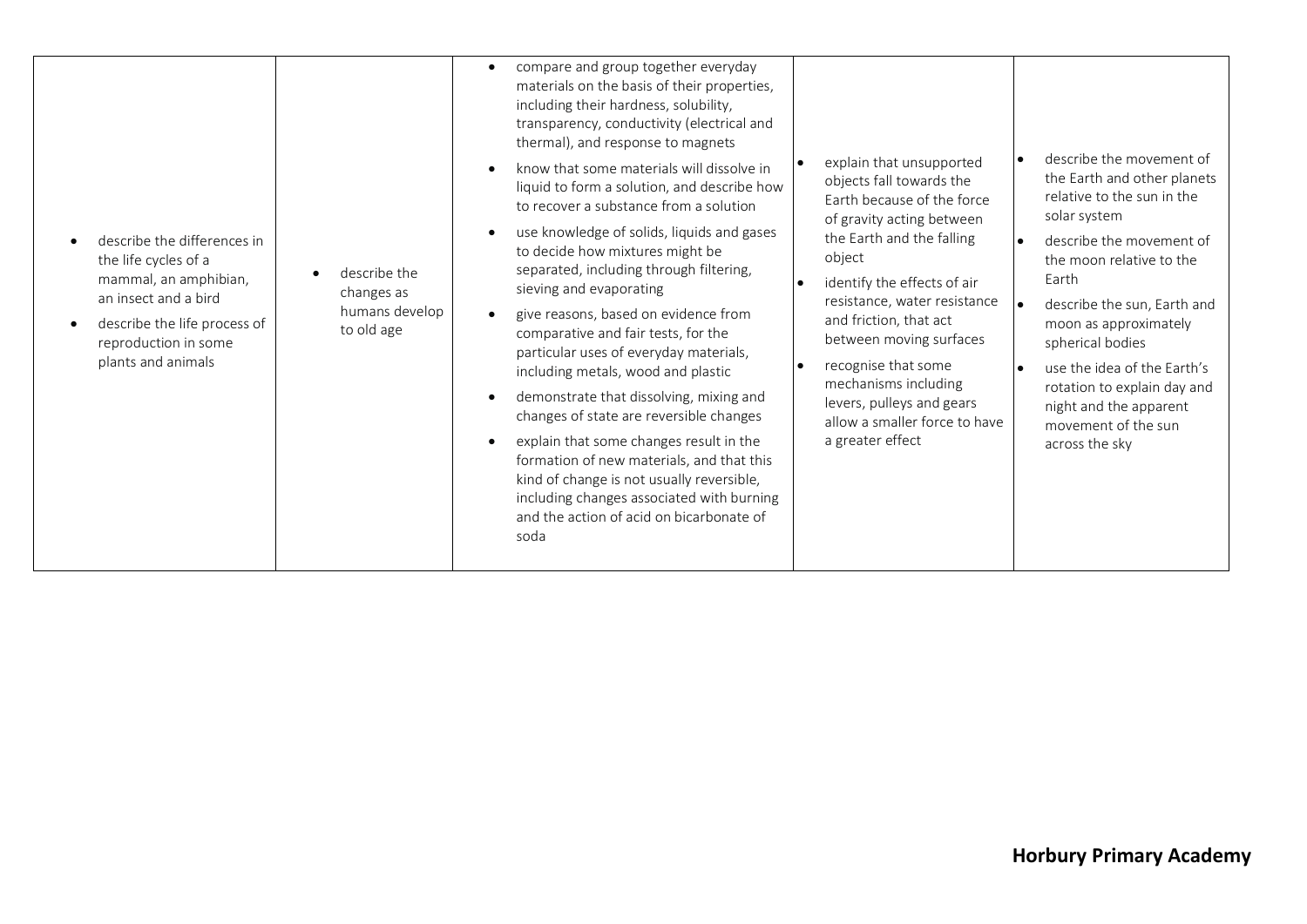| I can observe and describe a<br>life process through an<br>enquiry.<br>I can explain a way in which a<br>plant reproduces.<br>I can understand and can<br>explain the different processes<br>that take place.<br>I can understand and explain a<br>way in which a plant<br>reproduces without<br>pollination.<br>I can plan an enquiry.<br>I can record data and make<br>predictions for a further test.<br>I can understand what a<br>lifecycle is.<br>I can describe the life cycle of a<br>living thing.<br>I can describe differences<br>between different life cycles.<br>I can record data.<br>I can read, spell and pronounce<br>scientific vocabulary<br>accurately.<br>I can relate scientific<br>knowledge to an argument or<br>theory. | To be able to<br>recognise the stages<br>of growth and<br>development in<br>humans.<br>To know the<br>gestation periods in<br>humans and<br>compare them to<br>animals.<br>To recognise the<br>stages of<br>development during<br>childhood and<br>understand the<br>needs of children.<br>To be able to<br>understand the<br>initial changes inside<br>and outside the<br>body during<br>puberty.<br>To understand how<br>boys and girls can<br>stay fit, healthy and<br>happy through<br>puberty.<br>To understand how<br>the body changes<br>during adulthood<br>and old age. | I can compare everyday materials.<br>I can group these materials on the basis<br>of their properties and do this in a<br>mathematical way.<br>I can explain my choices using scientific<br>language.<br>I understand what conductivity is.<br>I can investigate thermal conductivity.<br>I can draw conclusions form my findings.<br>I can understand that some materials dissolve<br>in a liquid to form a solution.<br>I can describe how a material dissolves to form<br>a solution and the process.<br>I can describe how to recover a material from a<br>solution.<br>I can mix materials to create a solution.<br>I can filter, sieve and evaporate to separate<br>materials.<br>I can understand how some changes are<br>reversible.<br>I can discuss reversible and irreversible<br>changes.<br>I can understand that some changes<br>are reversible and some are not.<br>I can explain how some changes form a new<br>material and that this is usually irreversible.<br>I can explain the outcome of a scientific test.<br>I can report my findings.<br>I can explain a conclusion from an experiment.<br>I can control the experiment.<br>I can record data and results.<br>I can explain a conclusion. | I can understand how<br>unsupported objects fall.<br>I can explain how gravity<br>works.<br>I can understand and<br>explain how gravity acts<br>between the Earth and a<br>falling object.<br>I can explain friction<br>through my understanding<br>that it works between two<br>opposing surfaces.<br>I can plan and conduct an<br>experiment exploring the<br>effects of friction.<br>I can explain my findings<br>through exploring friction.<br>I can identify air resistance<br>and experiment with it.<br>I can identify it and<br>understand it is a force that<br>slows objects moving<br>through air.<br>I can draw conclusions<br>about air resistance<br>through experimentation.<br>I can explain what water<br>resistance is and the effect<br>it has on an object.<br>I can identify water<br>resistance through scientific<br>enquiry.<br>I can draw conclusions<br>about water resistance | I can find out about the<br>sun, planets and solar<br>system.<br>I can find out about the<br>relationship between the<br>Earth and sun and why we<br>have day, night and<br>seasons.<br>I understand the moon and<br>the lunar phases.<br>I know about the planets in<br>the solar system.<br>I can find out about the<br>relationship between the<br>Earth and Sun and WHY we<br>have the different seasons.<br>Relate this scientifically to<br>the tilt of the Earth and its<br>axis.<br>I can experiment with<br>this and also learn about<br>the lunar calendar.<br>I know about the planets<br>within our solar system<br>and how they relate to<br>Earth in a number of ways<br>such as size, habitability,<br>distance from the Sun etc. |
|---------------------------------------------------------------------------------------------------------------------------------------------------------------------------------------------------------------------------------------------------------------------------------------------------------------------------------------------------------------------------------------------------------------------------------------------------------------------------------------------------------------------------------------------------------------------------------------------------------------------------------------------------------------------------------------------------------------------------------------------------|----------------------------------------------------------------------------------------------------------------------------------------------------------------------------------------------------------------------------------------------------------------------------------------------------------------------------------------------------------------------------------------------------------------------------------------------------------------------------------------------------------------------------------------------------------------------------------|--------------------------------------------------------------------------------------------------------------------------------------------------------------------------------------------------------------------------------------------------------------------------------------------------------------------------------------------------------------------------------------------------------------------------------------------------------------------------------------------------------------------------------------------------------------------------------------------------------------------------------------------------------------------------------------------------------------------------------------------------------------------------------------------------------------------------------------------------------------------------------------------------------------------------------------------------------------------------------------------------------------------------------------------------------------------------------------------------------------------------------------------------------------------------------------------------------------------|-----------------------------------------------------------------------------------------------------------------------------------------------------------------------------------------------------------------------------------------------------------------------------------------------------------------------------------------------------------------------------------------------------------------------------------------------------------------------------------------------------------------------------------------------------------------------------------------------------------------------------------------------------------------------------------------------------------------------------------------------------------------------------------------------------------------------------------------------------------------------------------------------------------|--------------------------------------------------------------------------------------------------------------------------------------------------------------------------------------------------------------------------------------------------------------------------------------------------------------------------------------------------------------------------------------------------------------------------------------------------------------------------------------------------------------------------------------------------------------------------------------------------------------------------------------------------------------------------------------------------------------------------------------------------|
|                                                                                                                                                                                                                                                                                                                                                                                                                                                                                                                                                                                                                                                                                                                                                   |                                                                                                                                                                                                                                                                                                                                                                                                                                                                                                                                                                                  |                                                                                                                                                                                                                                                                                                                                                                                                                                                                                                                                                                                                                                                                                                                                                                                                                                                                                                                                                                                                                                                                                                                                                                                                                    | from an experiment.<br>I can recognise how levers<br>and pulleys work.<br>I can understand and<br>explain how they use a<br>small force to have a<br>greater effect.                                                                                                                                                                                                                                                                                                                                                                                                                                                                                                                                                                                                                                                                                                                                      |                                                                                                                                                                                                                                                                                                                                                                                                                                                                                                                                                                                                                                                                                                                                                  |

**Horbury Primary Academy**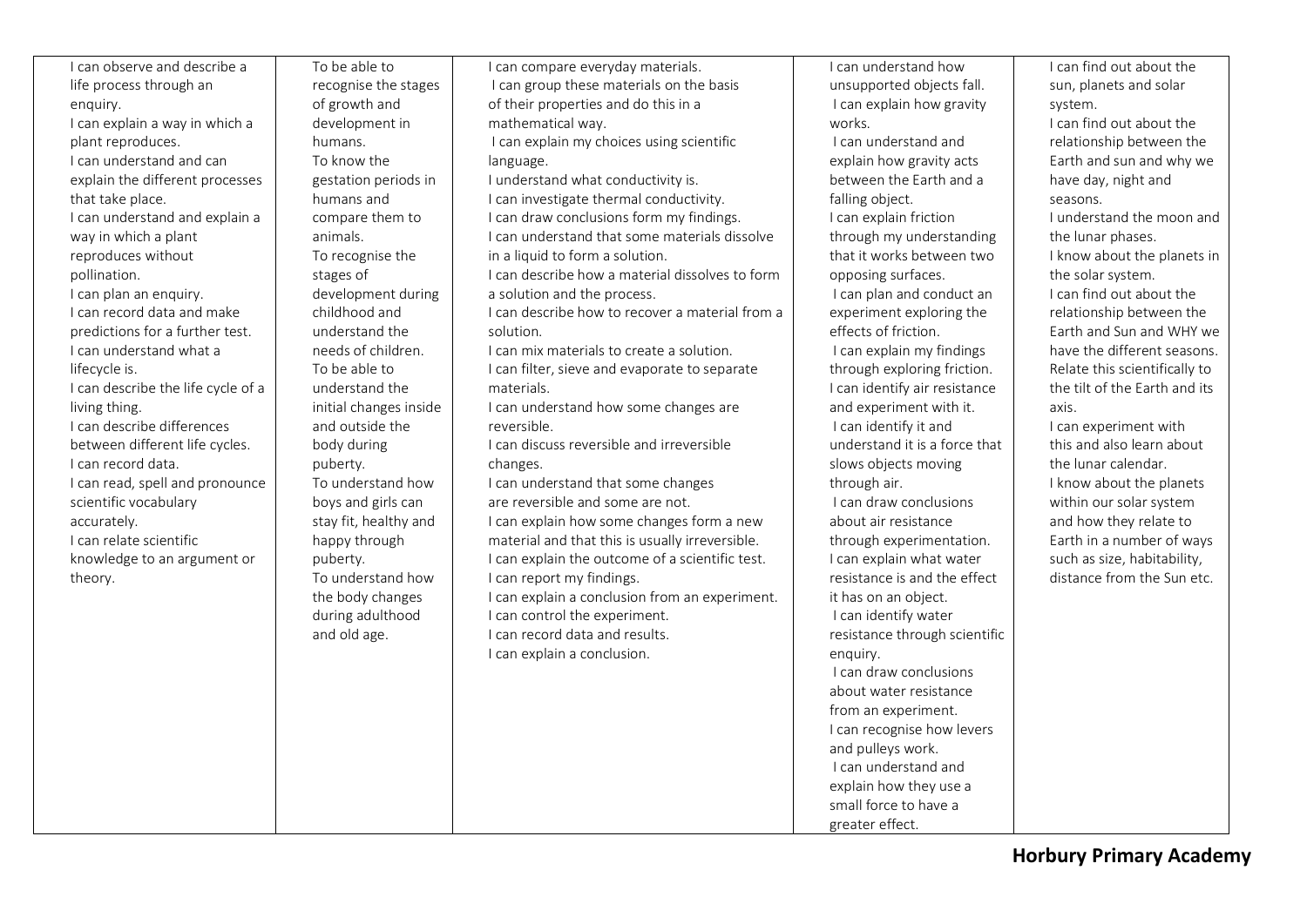|                                                                                                                                      |                                                                                                                                                                                                    |                                                                                                                                                                                                                                                          | I can understand how gears<br>transmit force.<br>I can understand that the<br>transfer of force is called<br>transmission and that gears<br>allow a smaller force to<br>have a greater effect.<br>I can understand how gear<br>ratios work with force. |                                                                                                                                                                                                         |
|--------------------------------------------------------------------------------------------------------------------------------------|----------------------------------------------------------------------------------------------------------------------------------------------------------------------------------------------------|----------------------------------------------------------------------------------------------------------------------------------------------------------------------------------------------------------------------------------------------------------|--------------------------------------------------------------------------------------------------------------------------------------------------------------------------------------------------------------------------------------------------------|---------------------------------------------------------------------------------------------------------------------------------------------------------------------------------------------------------|
| Vocabulary<br>life process<br>reproduce<br>pollination<br>lifecycle<br>data<br>amphibian<br>insect<br>mammal<br>bird<br>Jane Goodall | Vocabulary<br>growth<br>humans<br>gestation periods<br>infancy<br>childhood<br>adolescence<br>puberty<br>pregnancy<br>sexual intercourse<br>hygiene<br>genitals<br>breasts<br>adulthood<br>old age | Vocabulary<br>Properties<br>Solubility<br>transparency<br>conductivity (electrical and thermal)<br>magnets<br>liquid<br>solution<br>mixture<br>soluble<br>solute<br>mix<br>sive<br>filter<br>evaporate<br>dissolve<br>burn<br>reversible<br>irreversible | Vocabulary<br>unsupported objects<br>Earth<br>force<br>gravity<br>air resistance<br>water resistance<br>friction<br>mechanisms<br>levers,<br>pulleys<br>gears                                                                                          | Vocabulary<br>Movement<br>Planets<br>Earth<br>Solar system<br>Sun<br>Rotation<br>Spherical bodies<br>Moon<br>Axis<br>Seasonal changes<br>Habitability<br>Waxing gibbous<br>Waning<br>Phases of the Moon |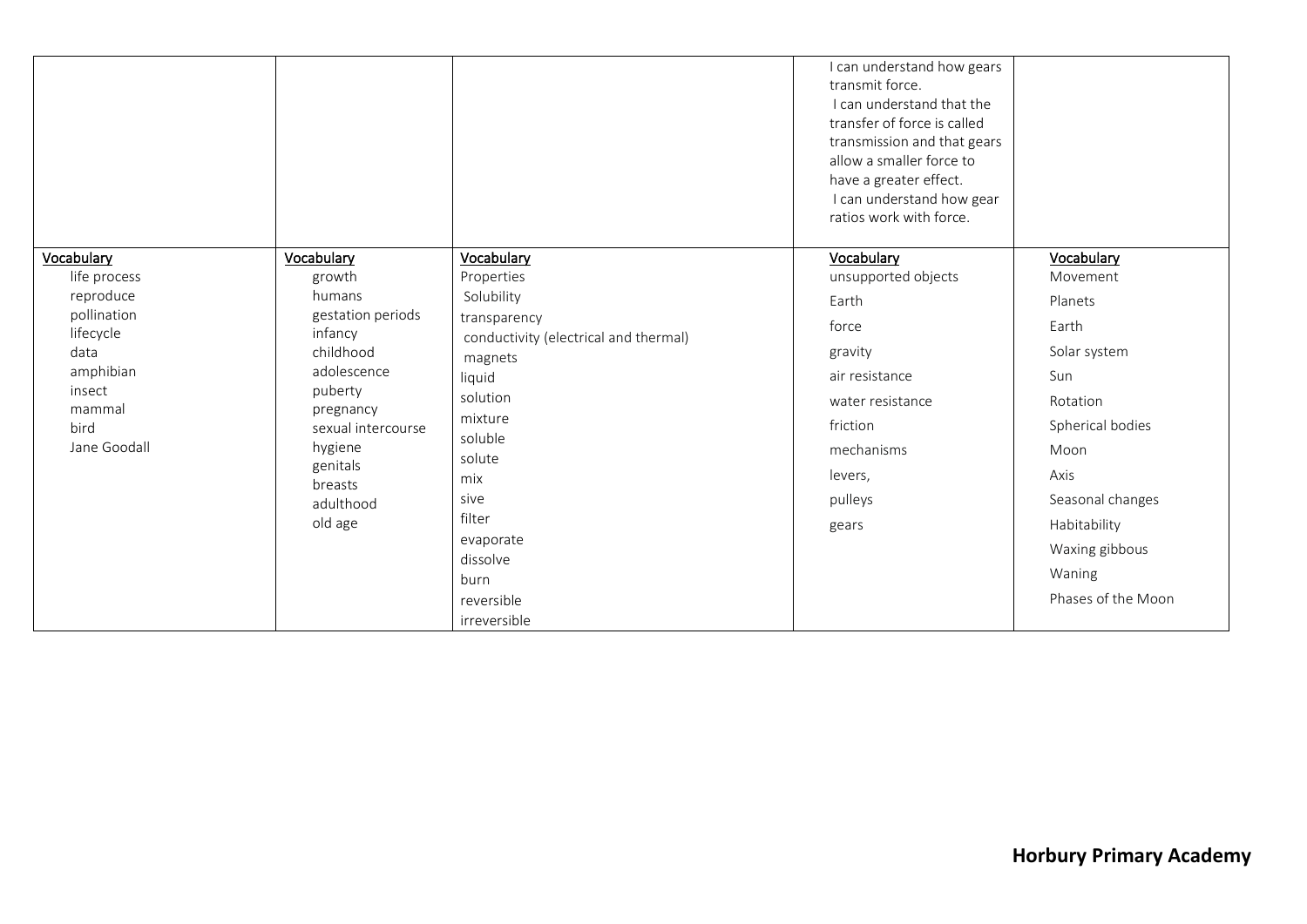| Science: Year 6           |                                  |                           |             |       |  |  |
|---------------------------|----------------------------------|---------------------------|-------------|-------|--|--|
| Physics<br>Biology        |                                  |                           |             |       |  |  |
| Animals, including humans | Living things and their habitats | Evolution and Inheritance | Electricity | Light |  |  |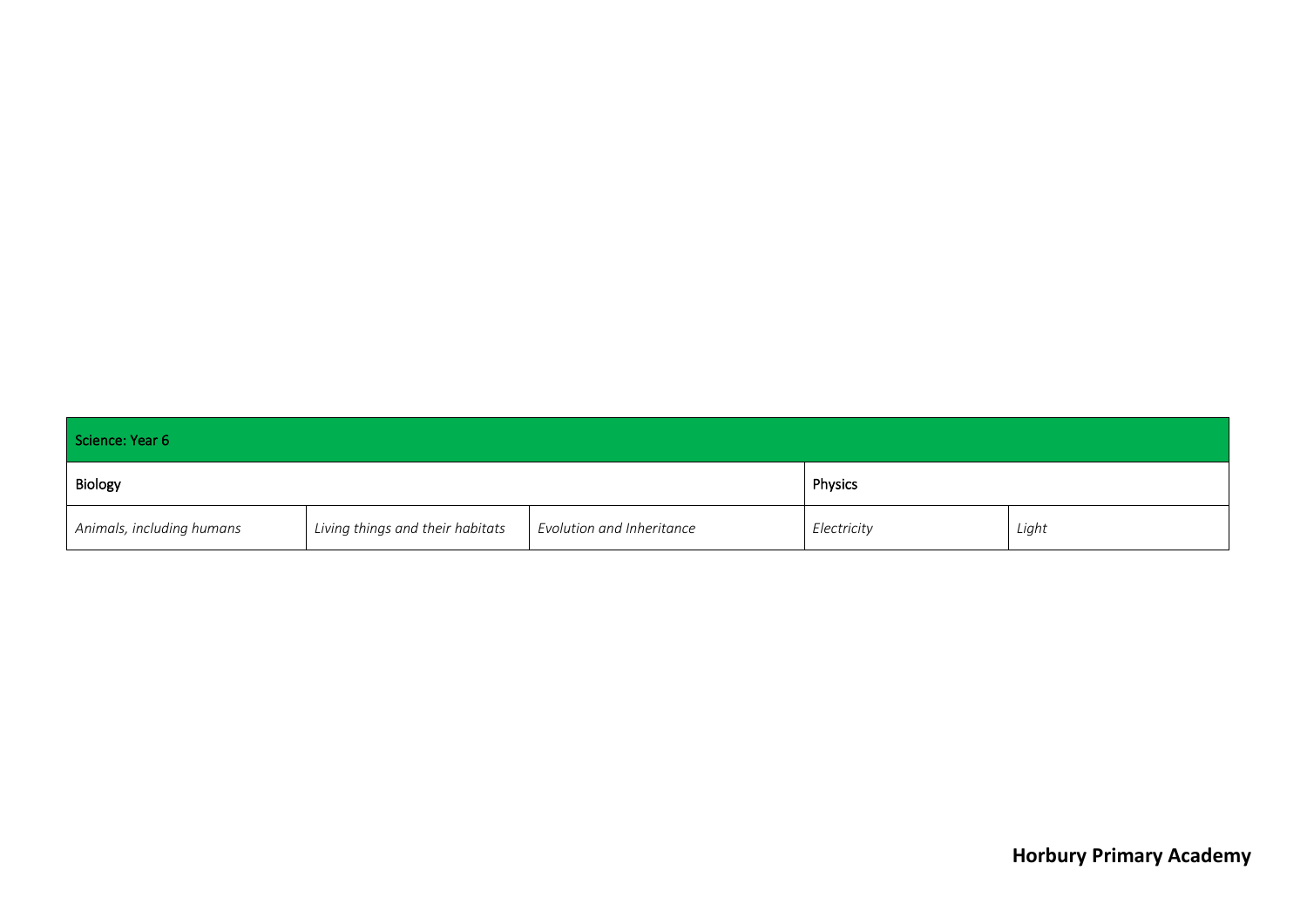| identify and name the main<br>parts of the human circulatory<br>system, and describe the<br>functions of the heart, blood<br>vessels and blood<br>recognise the impact of diet,<br>exercise, drugs and lifestyle on<br>the way their bodies function<br>describe the ways in which<br>nutrients and water are<br>transported within animals,<br>including humans | describe how living things<br>are classified into broad<br>groups according to common<br>observable characteristics<br>and based on similarities and<br>differences, including micro-<br>organisms, plants and<br>animals<br>give reasons for classifying<br>plants and animals based on<br>specific characteristics | $\bullet$<br>$\bullet$<br>$\bullet$ | recognise that living things have<br>changed over time and that fossils<br>provide information about living<br>things that inhabited the Earth<br>millions of years ago<br>recognise that living things produce<br>offspring of the same kind, but<br>normally offspring vary and are not<br>identical to their parents<br>identify how animals and plants are<br>adapted to suit their environment in<br>different ways and that adaptation<br>may lead to evolution            | associate the brightness<br>of a lamp or the volume<br>of a buzzer with the<br>number and voltage of<br>cells used in the circuit<br>compare and give reasons<br>for variations in how<br>components function,<br>including the brightness<br>of bulbs, the loudness of<br>buzzers and the on/off<br>position of switches<br>use recognised symbols<br>when representing a<br>simple circuit in a diagram | recognise that light appears<br>to travel in straight lines<br>use the idea that light<br>travels in straight lines to<br>explain that objects are seen<br>because they give out or<br>reflect light into the eye<br>explain that we see things<br>because light travels from<br>light sources to our eyes or<br>from light sources to objects<br>and then to our eyes<br>use the idea that light<br>travels in straight lines to<br>explain why shadows have<br>the same shape as the<br>objects that cast them |
|------------------------------------------------------------------------------------------------------------------------------------------------------------------------------------------------------------------------------------------------------------------------------------------------------------------------------------------------------------------|----------------------------------------------------------------------------------------------------------------------------------------------------------------------------------------------------------------------------------------------------------------------------------------------------------------------|-------------------------------------|----------------------------------------------------------------------------------------------------------------------------------------------------------------------------------------------------------------------------------------------------------------------------------------------------------------------------------------------------------------------------------------------------------------------------------------------------------------------------------|-----------------------------------------------------------------------------------------------------------------------------------------------------------------------------------------------------------------------------------------------------------------------------------------------------------------------------------------------------------------------------------------------------------|------------------------------------------------------------------------------------------------------------------------------------------------------------------------------------------------------------------------------------------------------------------------------------------------------------------------------------------------------------------------------------------------------------------------------------------------------------------------------------------------------------------|
| Identify and name the main<br>parts of the human circulatory<br>system<br>Know the function of the<br>heart, blood vessels and blood<br>Know the impact of diet,<br>exercise, drugs and lifestyle on<br>the way their bodies function<br>Know the ways in which<br>nutrients and water are<br>transported in animals,<br>including humans                        | Classify living things into<br>broad groups according to<br>observable characteristics<br>Identify similarities and<br>differences between<br>different living things<br>Know how living things have<br>been classified<br>Give reasons for classifying<br>plants and animals in a<br>specific way                   |                                     | Know that living things have<br>changed over time<br>Know how fossils can be used to find<br>out about living things that lived on<br>Earth millions of years ago<br>Know about reproduction and<br>offspring (recognising that offspring<br>normally vary and are not identical<br>to their parents)<br>Know how animals and plants are<br>adapted to suit their environment<br>Link adaptation over time to<br>evolution<br>Know about evolution and can<br>explain what it is | Draw circuit diagrams<br>using the correct<br>symbols<br>Know how the number<br>and voltage of cells in a<br>circuit links to the<br>brightness of a lamp or<br>the volume of a buzzer<br>Compare and give<br>reasons for variations in<br>how components<br>function including the<br>brightness of bulbs,<br>loudness of buzzers and<br>the on/off position of<br>switches                              | Know that light travels in<br>straight lines<br>Explain that objects are<br>seen because they give out<br>or reflect light into the eye<br>Know that we see things<br>because light travels from<br>light sources to our eyes or<br>from light sources to<br>objects and then to our<br>eyes<br>Know why shadows have<br>the same shape as the<br>object that casts them<br>(because light travels in<br>straight lines)                                                                                         |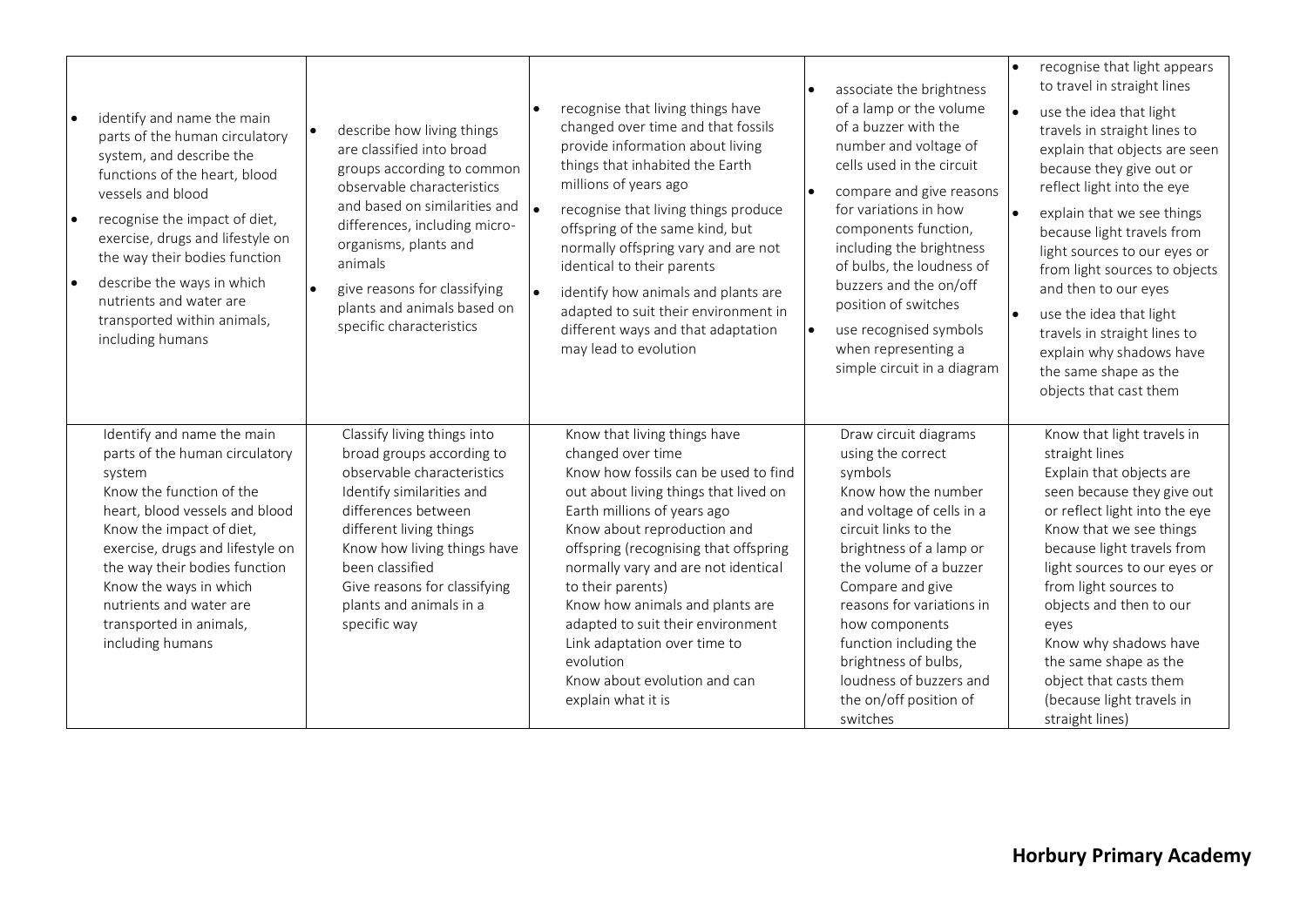| Vocabulary                     | Vocabulary       | Vocabulary      | Vocabulary | Vocabulary    |
|--------------------------------|------------------|-----------------|------------|---------------|
| Circulatory system,            | Microorganism,   | DNA,            | Symbols,   | Light wave,   |
| arteries,                      | vertebrates,     | genes,          | volts,     | light source, |
| veins,                         | invertebrates,   | inheritance,    | cells,     | lens,         |
| air sacs,                      | species,         | offspring,      | socket,    | retina,       |
| capillaries,                   | bacteria,        | cells,          | current,   | cornea,       |
| ventricles,                    | algae,           | evolution,      | voltage.   | iris,         |
| pulse, oxygenated/deoxygenated | classification,  | Charles Darwin, |            | pupil,        |
| blood,                         | characteristics. | adaptation,     |            | reflect,      |
| healthy lifestyle,             |                  | ancestors,      |            | beam.         |
| drugs,                         |                  | descendants.    |            |               |
| legal,                         |                  |                 |            |               |
| illegal                        |                  |                 |            |               |

### **Working Scientifically**

#### LKS2

- Ask relevant scientific questions linked to the topic
- Use observations, experiments and knowledge to answer scientific questions
- Set up a simple enquiry to explore a scientific question
- Set up a test to compare 2 things
- Make careful and accurate observations inc the use of standard units e.g., millilitres/centimetres
- Use equipment inc thermometers and data loggers to make measurements
- Gather, record, classify and present data in different ways to answer scientific questions
- Use diagrams, keys, bar charts, tables and scientific language to record findings
- Use findings to report in different ways inc. oral and written explanations, presentation
- Draw conclusions and suggest improvements to experiments
- Make a prediction with a reason
- Identify differences, similarities and changes relating to an enquiry

#### UKS2

- Plan different types of scientific enquiry to answer questions
- Recognise and control variables in an enquiry
- Measure accurately and precisely using a range of equipment
- Record data and results using scientific diagrams and labels, classification keys, tables, scatter graphs, bar and line graphs
- Use the outcome of test results to make predictions and set up a further comparative fair test